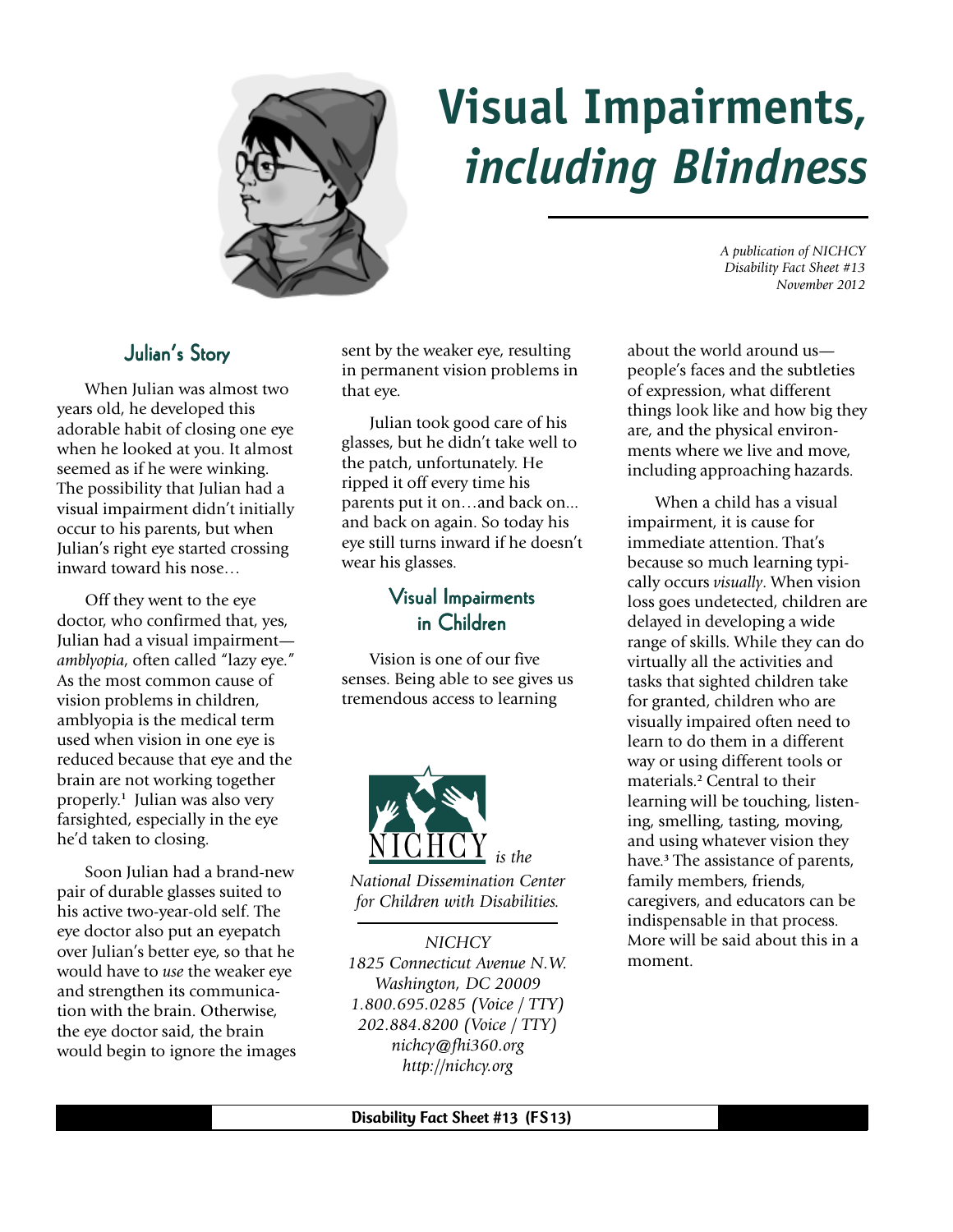## Types of Visual Impairment

Not all visual impairments are the same, although the umbrella term "visual impairment" may be used to describe generally the *consequence* of an eye condition or disorder.

The eye has different parts that work together to create our ability to see. When a part of the eye doesn't work right or communicate well with the brain, vision is impaired.

To understand the particular visual impairment a child has, it's helpful to understand the anatomy of the eye and the functions of its different parts. Rather than go into those details here, in this general fact sheet, we're pleased to refer you to the experts for easy-to-understand



explanations and diagrams of the visual system.

★★**National Eye Institute** | Visit the Institute online for a diagram of the eye, what different parts are called, and what aspect of vision each part is responsible for.

http://www.nei.nih.gov/health/eyediagram/ index.asp

Most of us are familiar with visual impairments such as near-sightedness and far-sightedness. Less familiar visual impairments include:

- **strabismus**, where the eyes look in different directions and do not focus simultaneously on a single point;
- **congenital cataracts**, where the lens of the eye is cloudy;
- **retinopathy of prematurity**, which may occur in premature babies when the light-sensitive retina hasn't developed sufficiently before birth;
- **retinitis pigmentosa**, a rare inherited disease that slowly destroys the retina;
- **coloboma**, where a portion of the structure of the eye is missing;
- **optic nerve hypoplasia**, which is caused by underdeveloped fibers in the optic nerve and which affects depth perception, sensitivity to light, and acuity of vision; and

• **cortical visual impairment (CVI)**, which is caused by damage to the part of the brain related to vision, not to the eyes themselves.

There are also numerous other eye conditions that can cause visual impairment. For a more comprehensive **glossary of conditions**, here are two resource pages you'll find helpful:

★★**American Foundation for the Blind** http://www.afb.org/ section.aspx?FolderID=2&SectionID=93

★★**American Academy of Pediatrics** http://www.healthychildren.org/English/healthissues/conditions/eyes/pages/Specific-Eye-Problems.aspx

Because there are many different causes of visual impairment, the *degree* of impairment a child experiences can range from mild to severe (up to, and including, blindness). The degree of impairment will depend on:

- the particular eye condition a child has;
- what aspect of the visual system is affected (e.g., ability to detect light, shape, or color; ability to see things at a distance, up close, or peripherally); and
- how much correction is possible through glasses, contacts, medicine, or surgery.

The term "blindness" does not necessarily mean that a child cannot see anything at all. A child who is considered legally blind may very well be able to see light, shapes, colors, and objects (albeit indistinctly). Having such residual vision can be a valuable asset for the child in learning, movement, and life.

## Signs of a Visual Impairment

It's very important to diagnose and address visual impairment in children as soon as possible. Some vision screening may occur at birth, especially if the baby is born prematurely or there's a family history of vision problems, but baby wellness visits as early as six months should also include basic vision screening to ensure that a little one's eyes are developing and functioning as might be expected.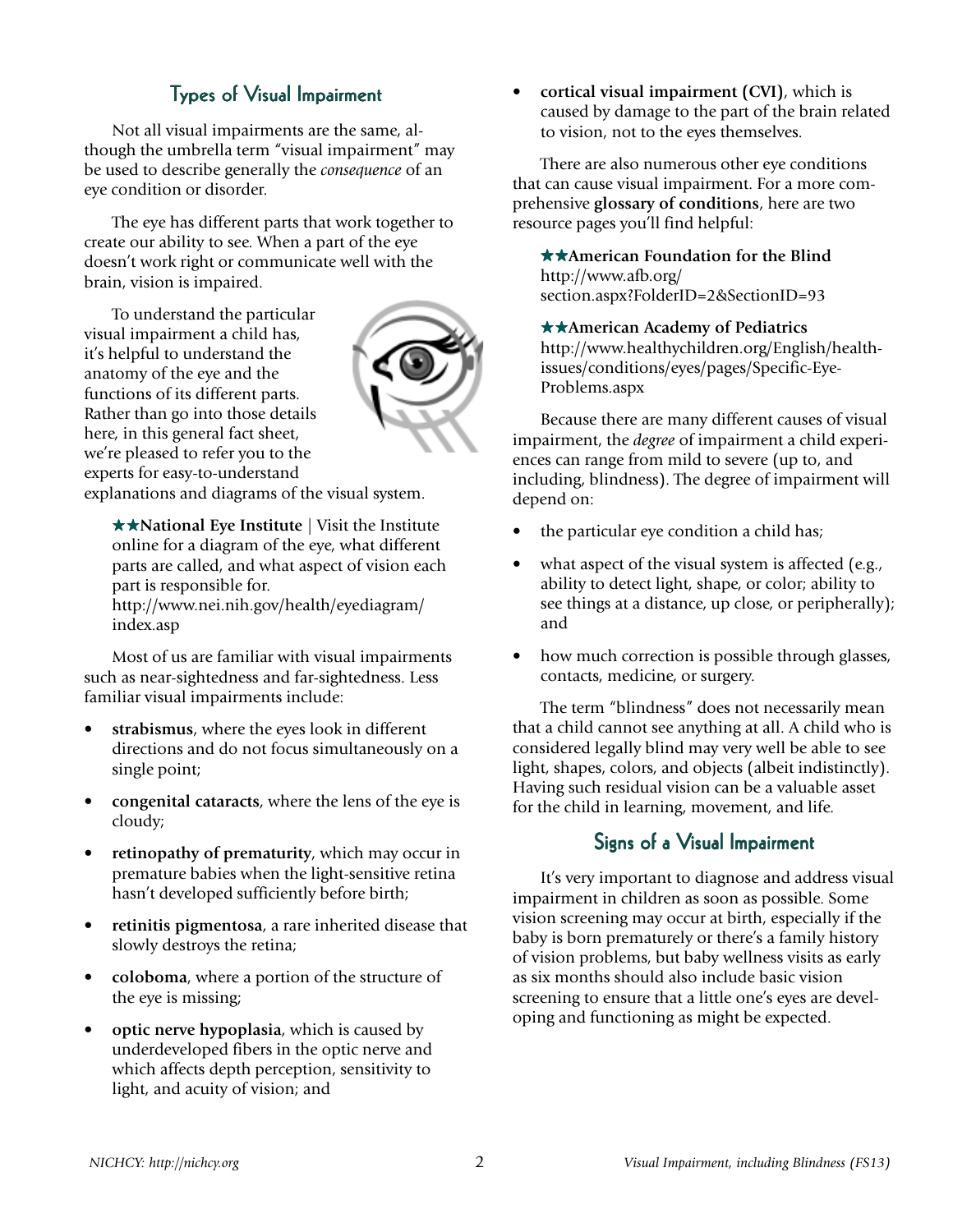That said, common signs that a child may have a visual impairment include:

- Eyes that don't move together when following an object or a face
- Crossed eyes, eyes that turn out or in, eyes that flutter from side to side or up and down, or eyes that do not seem to focus
- Eyes that bulge, dance, or bounce in rapid rhythmic movements
- Pupils that are unequal in size or that appear white instead of black
- Repeated shutting or covering of one eye (as noticed with Julian)
- Unusual degree of clumsiness, such as frequent bumping into things or knocking things over
- Frequent squinting, blinking, eye-rubbing, or face crunching, especially when there's no bright light present
- Sitting too close to the TV or holding toys and books too close to the face
- Avoiding tasks and activities that require good vision**<sup>4</sup>**

If any of these symptoms are present, parents will want to have their child's eyes professionally examined. Early detection and treatment are very important to the child's development.

# How Common are Visual Impairments?

Very common, especially as we grow older. But there are many causes of visual impairments that have nothing to do with the aging process, and children certainly can be—and are—affected. In the U.S., there are approximately:

- 490,420 children with vision difficulty (The term "vision difficulty" refers only to children who have serious difficulty seeing even when wearing glasses and those who are blind.)**<sup>5</sup>**
- 42,000 children with a severe vision impairment (unable to see words and letters in ordinary newsprint)**<sup>6</sup>**
- 59,341 children who are legally blind**<sup>7</sup>**

Each year States must report to the U.S. Department of Education how many children with visual impairments received special education and related services in our schools under the Individuals with Disabilities Education Act (IDEA), the nation's special education law. Data reported in 2011 (for the school year 2010) indicate that the following



numbers of children were served in the U.S. and its outlying areas:

- 3,447 children (ages 3-5) with visual impairment**<sup>8</sup>**
- 25,670 children (ages 6-21) with visual impairment**<sup>9</sup>**

# Understanding How Children with Visual Impairments Learn

Children with visual impairments can certainly learn and do learn well, but they lack the easy access to visual learning that sighted children have. The enormous amount of learning that takes place via vision must now be achieved using other senses and methods.

*Hands* are a primary information-gathering tool for children with visual impairments. So are the *senses* of smell, touch, taste, and hearing. Until the child holds the "thing" to be learned and explores its dimensions—let us say, a stuffed animal, a dog, a salt shaker, or a CD player —he or she cannot grasp its details. That is why *sensory learning* is so powerful for children with visual impairment and why they need to have as many opportunities as possible to experience objects directly and sensorially.

Families, friends, and others can support sensorial learning in many ways.

"Do you smell dinner?" appeals to the child's sense of smell.

"Listen to that bird singing outside" calls to the child's hearing. "That's a robin" gives the child a name for the bird that sings the song he or she is hearing.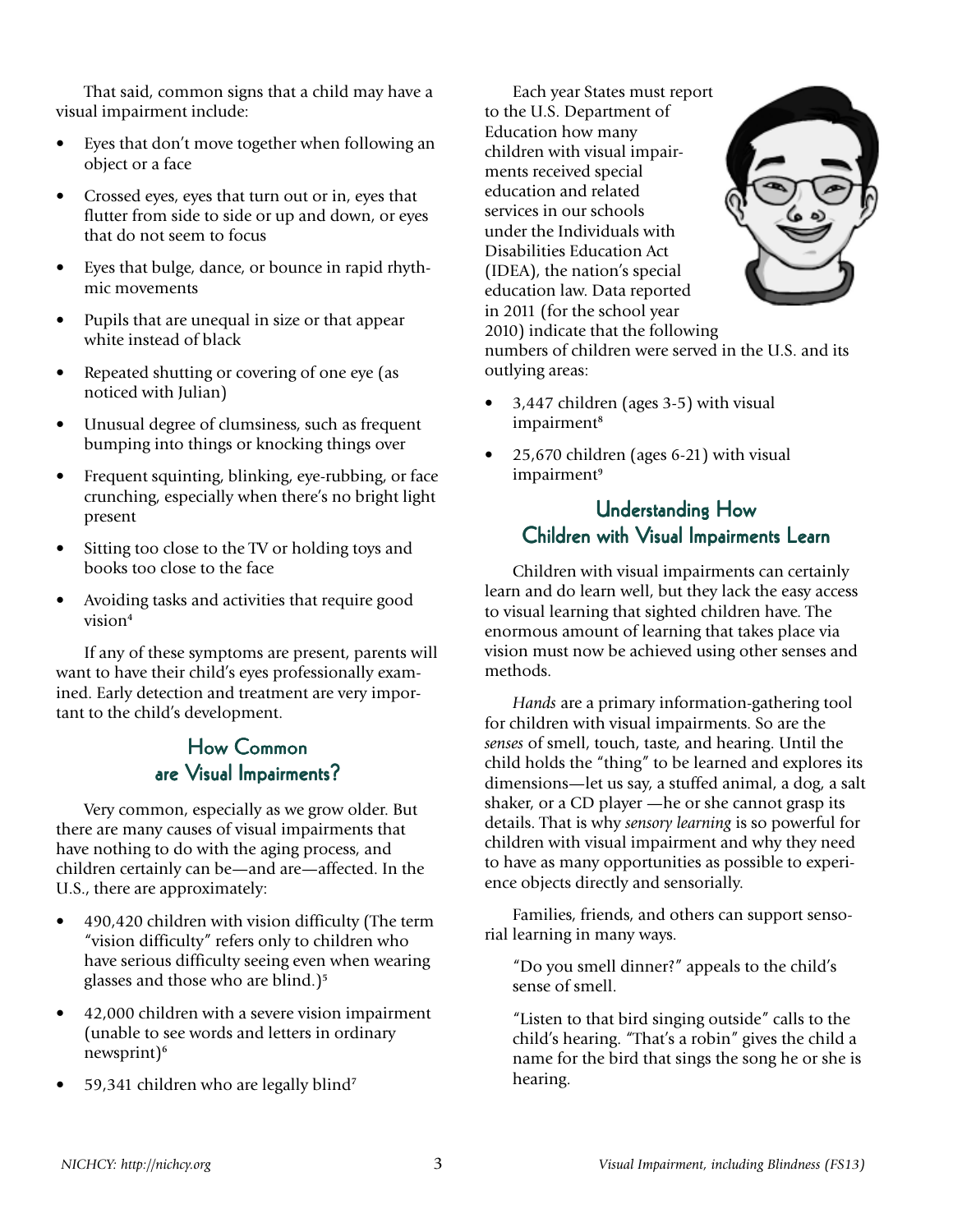"Isn't the bunny soft? And feel how long his ears are!" speaks to the child's sense of touch and helps the child build a picture of the "whole" from the many details.**<sup>10</sup>**

Being able to see enables us to capture the "whole" of an object immediately. This isn't so for children with a visual impairment. They cannot see the "whole," they have to work from the details up to build an understanding of the whole.

# The Help Available under IDEA

# How IDEA Defines Visual Impairment

IDEA provides the nation with definitions of many disabilities that can make children eligible for special education and related services in schools. Visual impairment is one such disability the law defines—as follows:

#### *Visual impairment including blindness…*

…means an impairment in vision that, even with correction, adversely affects a child's educational performance. The term includes both partial sight and blindness. [§300.8(c)(13)]

If you suspect (or know) that your child has a visual impairment, you'll be pleased to know there's a lot of help available under IDEA—beginning with a free evaluation of your child. IDEA requires that all children suspected of having a disability be evaluated without cost to their parents to determine if they do have a disability and, because of the disability, need special services under IDEA. Those special services are:

- **Early intervention** | A system of services to support infants and toddlers with disabilities (before their 3rd birthday) and their families.
- **Special education and related services** | Services available through the public school system for school-aged children, including preschoolers (ages 3-21).

Visual impairment, including blindness, is one of the disabilities specifically mentioned and defined in IDEA. If a child meets the definition of visual impairment in IDEA as well as the State's criteria (if any), then he or she is eligible to receive early intervention services or special education and related services under IDEA (depending on his or her age).



IDEA's definition of visual impairment is given in the box above.

**Accessing early intervention (EI) |** To identify the EI program in your neighborhood, consult NICHCY's *State Organizations* page for your state, online at: http://nichcy.org/state-organization-searchby-state

Early intervention is listed under the first section, State Agencies. The agency that's identified will be able to put you in contact with the early intervention program in your community. There, you can have your child evaluated free of charge and, if found eligible, your child can begin receiving early intervention services designed to address his or her developmental needs associated with the visual impairment.

**Accessing special education and related services** | If your child is between 3 and 21 years of age, we recommend that you get in touch with your local public school system. Calling the public school in your neighborhood is an excellent place to start. The school should be able to tell you the next steps to having your child evaluated free of charge. If found eligible, your child can begin receiving services specially designed to address his or her educational needs and other needs associated with the disability.

**Developing a written plan of services** | In both cases—in early intervention for a baby or toddler with a visual impairment and in special education for a school-aged child, parents work together with program professionals to develop a plan of services the child will receive based on his or her needs. In early intervention, that plan is called the **IFSP** (individualized family service plan). In special education, the plan is called the **IEP** (individualized education program). Parents are part of the team that develops their child's IFSP or IEP.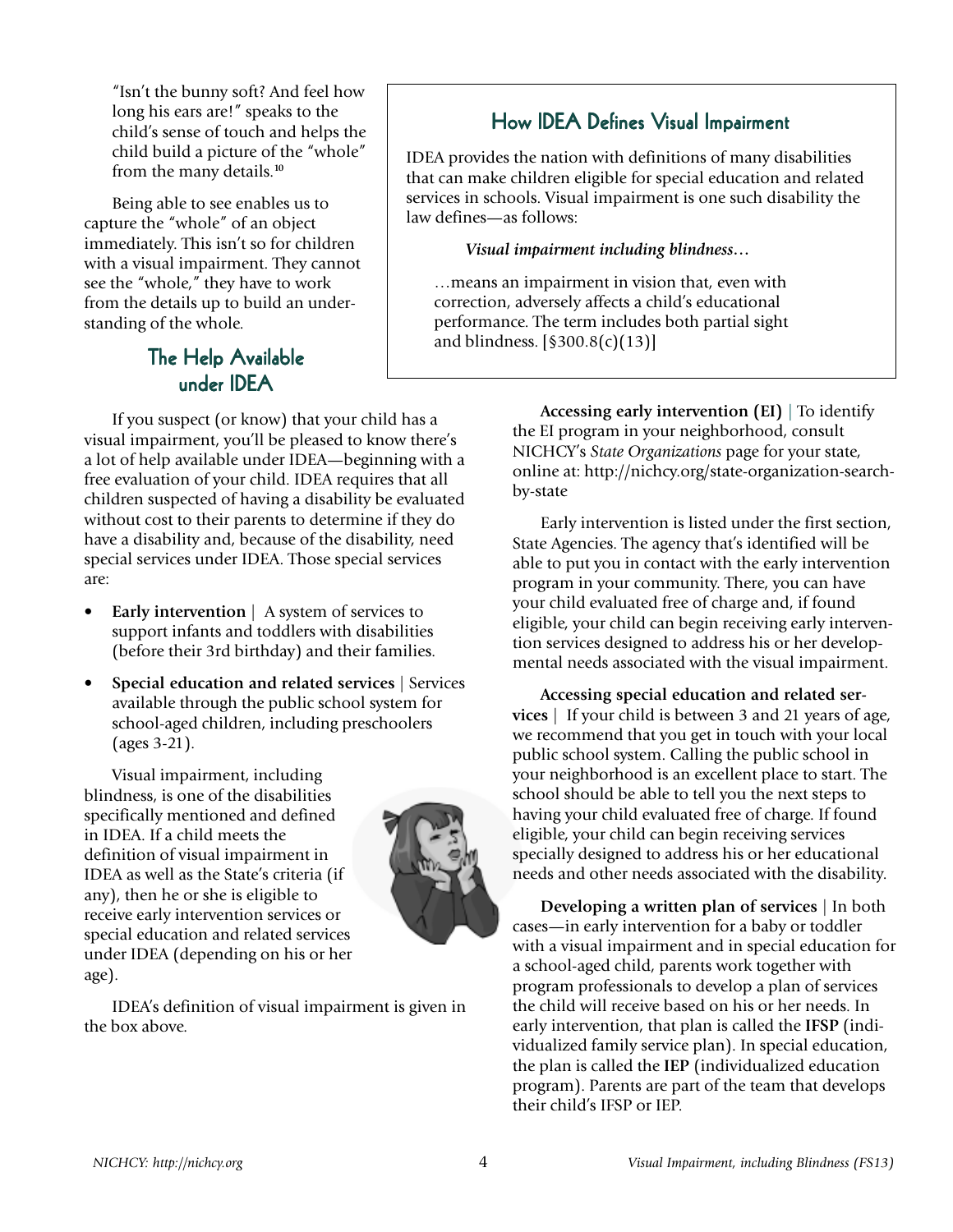There's a lot to know about early intervention for infants and toddlers with disabilities and about special education and related services for school-aged children. Visit NICHCY's website and find out more about these crucial services for eligible children with visual impairments, beginning at:

- Early intervention http://nichcy.org/babies
- Special education and related services http://nichcy.org/schoolage

# Working with the Medical Community

If you have a child with a visual impairment, you'll probably find yourself dealing with a variety of eye care professionals who become involved to diagnose and address your child's specific disability or eye condition. Wondering who these professionals might be, what qualifications they should have, and what kind of expertise they can bring to your child's care?

**Family Connect** is an excellent source of this information. Family Connect is an online, multimedia community created by the American Foundation for the Blind (AFB) and the National Association for Parents of Children with Visual Impairments (NAPVI). We suggest you download (or read online) Family Connect's toolkit called *Working with Medical Professionals.*

★★ The **toolkit** is available online in English and Spanish, at: http://tinyurl.com/8an8all

**Need a glossary?** |Becoming familiar with medical terminology relating to the visual system may also prove helpful, especially when talking to medical professionals and reading about your child's impairment. If you're baffled by the terms you hear, visit the *Glossary of Eye Terminology*, which lists common terms that eye doctors use when discussing symptoms, tests, treatments, surgery, diseases and conditions, and the anatomy of the eye.

★★ The **glossary**'s online at: http://www.eyeglossary.net/



# **Adapting** the Environment

Making adaptations to the environment where a child with a visual impairment lives, works, or plays makes evident sense, but it may be difficult for families, daycare providers, or school personnel to decide what *kinds* of adaptations are necessary to ensure the child's safety while also encouraging his or her ability to do things independently.

Two resources you can consult, depending on your role in the child's life, are:

★★ **Family Connect** | *Adapting Your Home* http://tinyurl.com/c6gaq7o

★★ **IRIS Center** | Offers a professional development module for teachers called *Accommodations to the Physical Environment: Setting up a Classroom for Students with Visual Disabilities.*

http://iris.peabody.vanderbilt.edu/v01\_clearview/ chalcycle.htm

# **Educational Considerations**

Children with visual impairments need to learn the same subjects and academic skills as their sighted peers, although they will probably do so in adapted ways. They must also learn an expanded set of skills that are distinctly *vision*-related, including learning how to:

- **move** about safely and independently, which is known as orientation and mobility (O&M);
- use **assistive technologies** designed for children with visual impairments;
- use what **residual vision** they have effectively and efficiently; and
- read and write in **Braille**, if determined appropriate by the IEP team of the child after a thorough evaluation.**<sup>11</sup>**

These are just some of the skills that need to be discussed by the student's IEP team and included in the IEP, if the team decides that's appropriate. Each of the above skill areas—and more—can be addressed under the umbrella of special education and related services for a child with a visual impairment.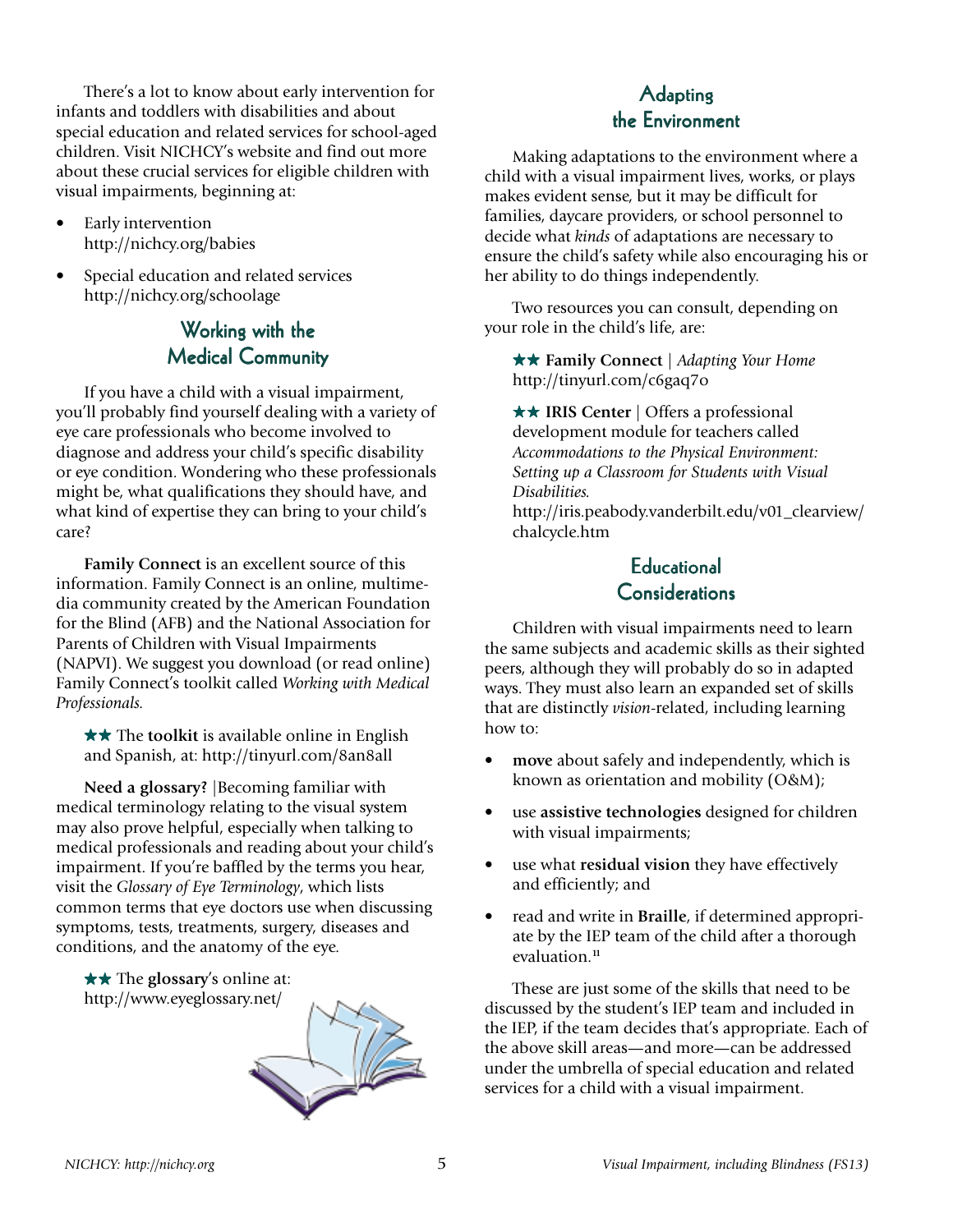## **Tips for Teachers**

—Learn as much as you can about the student's *specific* visual impairment. What aspects of vision are affected, and how does that affect the student's ability to move about the classroom, see the board, or read a textbook? Parents (and the student!) can be an excellent source of this information.

— Learn about the many instructional and classroom accommodations that truly help students with visual impairments learn. We've listed a few in the resource section. Strongly support the student by making sure that needed accommodations are provided for classwork, homework, and testing. These will help the student learn successfully.

—If you are not part of the student's IEP team, ask for a copy of his or her IEP. The student's educational goals will be listed there, as well as the services and classroom accommodations he or she is to receive.

—Consult with others (e.g., special educators, the O&M specialist) who can help you identify strategies for teaching and supporting this student, ways to adapt the curriculum, and how to address the student's IEP goals in your classroom.

—Find out if your state or school district has materials or resources available to help educators address the learning needs of children with visual impairments. It's amazing how many do!

—Communicate with the student's parents. Regularly share information about how the student is doing at school and at home.

## References

**1** Centers for Disease Control and Prevention (CDC). (2009, July). *Vision health initiative: Common eye disorders.* Atlanta, GA: Author. Online at: http://www.cdc.gov/visionhealth/basic\_information/eye\_disorders.htm

**2** American Foundation for the Blind. (2011). *Accommodations and modifications at a glance*. Retrieved September 24, 2012 from the Family Connect website: http://tinyurl.com/7p5b7bk

**3** American Foundation for the Blind. (2011). *What's different about the way visually impaired children learn?* Retrieved September 24, 2012 from the Family Connect website: http://tinyurl.com/9pjyx2d

**4** Zundel, I.H. (n.d.). *Signs of possible vision problems in toddlers*. Retrieved September 24, 2012 from the EduGuide website: http://www.eduguide.org/library/viewarticle/932/

**5** American Foundation for the Blind. (2012, January). *Children and youth with vision loss.* New York: Author. Online at: http://www.afb.org/section.aspx?SectionID=15&TopicID=411&DocumentID=4896

**6** Lighthouse International. (n.d.). *Prevalence of visual impairment*. Online at: http://www.lighthouse.org/research/statistics-on-vision-impairment/prevalence-of-vision-impairment/

**7** American Foundation for the Blind. (2012, January). *School experience for children and youth with vision loss.* New York: Author. Online at: http://www.afb.org/section.aspx?SectionID=15&TopicID=411&DocumentID=4897

**8** Data Accountability Center. (2011, July). *Table 1-2. Number of children ages 3 through 5 served under IDEA, Part B, by disability category and state: Fall 2010*. Online at: https://www.ideadata.org/TABLES34TH/AR\_1-2.pdf

*References are continued on the next page.*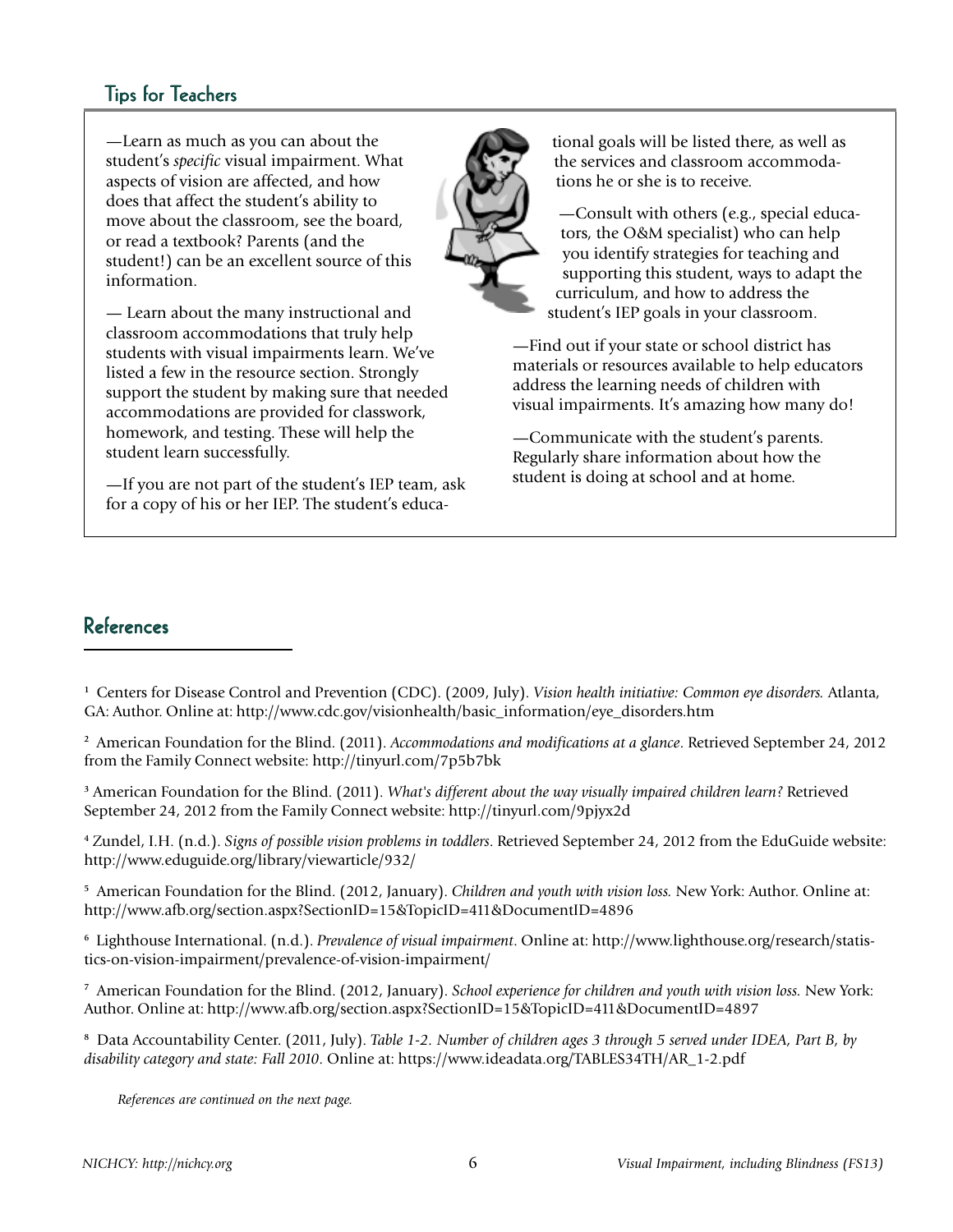## **Tips for Parents**

—Learn as much as you can about your child's *specific* visual impairment. The more you know, the more you can help yourself and your child.

—Understand that your child is receiving small bits of information at a time, not all at once through vision. Help your child explore new things with his or her senses and build up a concept of the "whole."

For example, your child might need to be shown a banana, help you peel it, feel the banana without its skin, have a bite of it, and then help you mash it in her bowl to understand the qualities of bananas and that bananas can be eaten in different ways.**<sup>12</sup>**

—Encourage curiosity and explore new things and places often with your child. Give lots of opportunity to touch and investigate objects, ask questions, and hear explanations of what something is, where it comes from, and so on.

—Learn how to adapt your home, given the range and degree of your child's visual impairment. Help your son or daughter explore the house and learn to navigate it safely.

—Encourage your child's independence by letting him or her do things, rather than *you* doing them. Teach how to do a chore by using hands-on guidance, give lots of practice opportunities with feedback. Now, your child knows the skill, too.

—Work with the early interventionists or school staff (depending on your child's age) to build a solid individualized plan of services and supports that address your child's unique developmental and educational needs.

—Talk to other parents of children who have visual impairments similar to your child's. They can be a great source of support and insight in the challenges and joys of raising a child with vision problems. Many of the organizations we've listed in the Resources section have state or local chapters you can contact.

You can also visit **Parent to Parent**, which specializes in teaming new parents up with veteran parents of children with similar disabilities. P2P is online at: http://www.p2pusa.org/ p2pusa/sitepages/p2p-home.aspx

—Keep in touch with the professionals working with your child. Offer support. Demonstrate any assistive technology your child uses and provide any information teachers will need. Find out how you can augment your child's learning at home.

#### References (continued)

**<sup>9</sup>** Data Accountability Center. (2011, July).Table 1-3. *Number of students ages 6 through 21 served under IDEA, Part B, by disability category and state: Fall 2010*. Online at: https://www.ideadata.org/TABLES34TH/AR\_1-3.pdf

**<sup>10</sup>**American Foundation for the Blind. (n.d.). *Promoting your baby's growth and development.* Retrieved September 24, 2012 from the Family Connect website: http://tinyurl.com/92kzgt7

**<sup>11</sup>**American Foundation for the Blind. (n.d.). *The expanded core curriculum.* Retrieved September 24, 2012 from the Family Connect website: http://tinyurl.com/97ora5j

**<sup>12</sup>** American Foundation for the Blind. (2011). *What's different about the way visually impaired children learn?* Retrieved September 24, 2012 from the Family Connect website: http://tinyurl.com/9pjyx2d